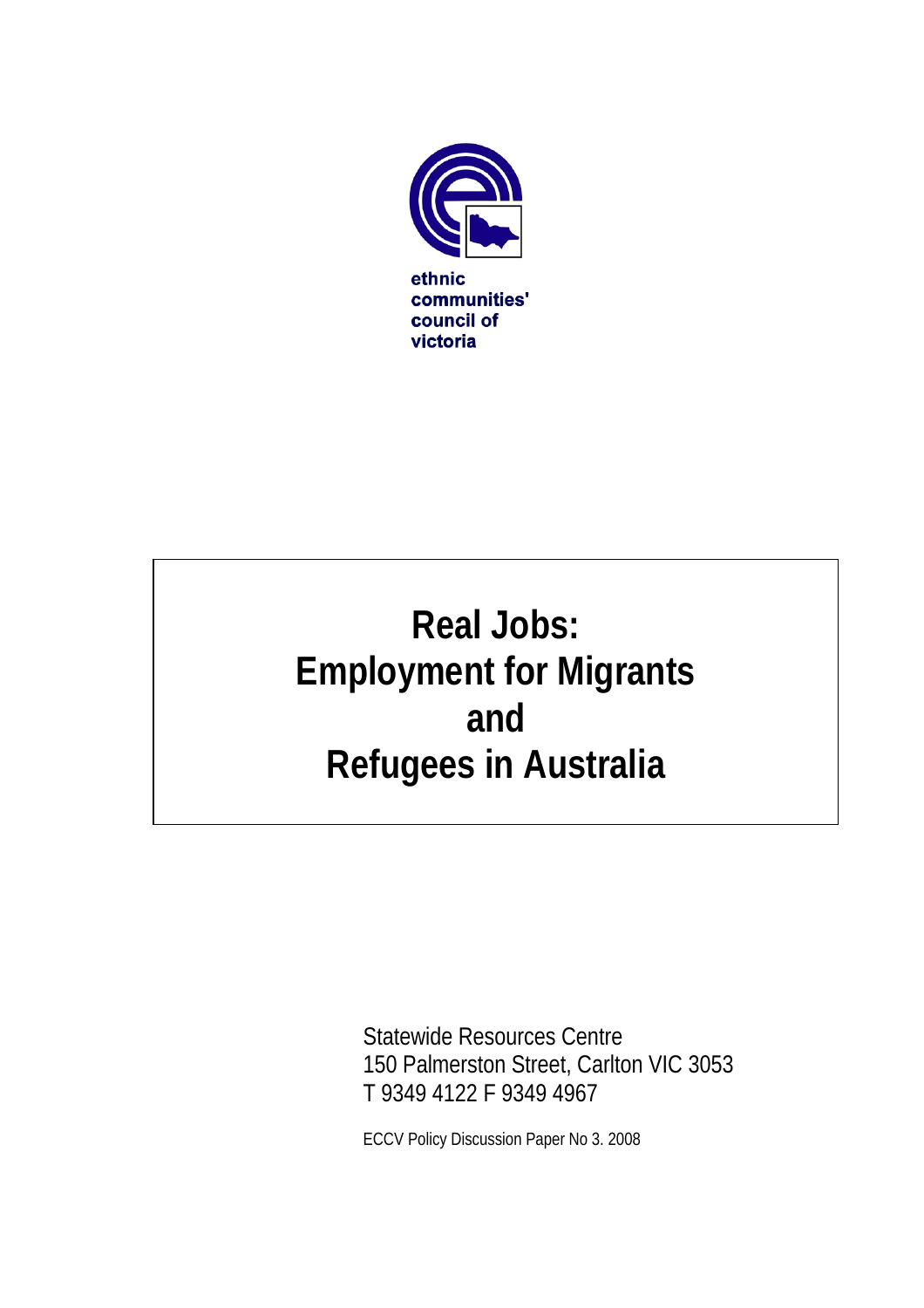

# **CONTENTS**

| Foreword                                 | p. 2 |
|------------------------------------------|------|
| Contemporary Australian Context          | p. 3 |
| Key Issues                               | p. 5 |
| Barriers to Employment                   | p. 5 |
| <b>Employment Discrimination</b>         | p. 6 |
| Specific Migrant and Refugee Communities | p. 8 |
| New and Emerging Communities             | p. 8 |
| Women                                    | p. 8 |
| <b>Asylum Seekers</b>                    | p. 9 |
| <b>International Students</b>            | p.10 |
| <b>Skilled Migrants</b>                  | p.10 |
| Promising Local Programs                 | p.11 |
| Migrant and Refugee Voices               | p.12 |
| Policy Recommendations for Consideration | p.13 |
| <b>Stakeholder Questions</b>             | p.15 |
| Bibliography                             | p.16 |

## **Acknowledgements**

*Ethnic Communities' Council of Victoria would like to acknowledge and thank ECCV members and colleagues who contributed to the development of this discussion paper. In particular, special thanks to Ms Mevlude Bardiqi-Yassin, a student of Victoria University whose research, interviews and initial policy paper informed the final version of this discussion paper.*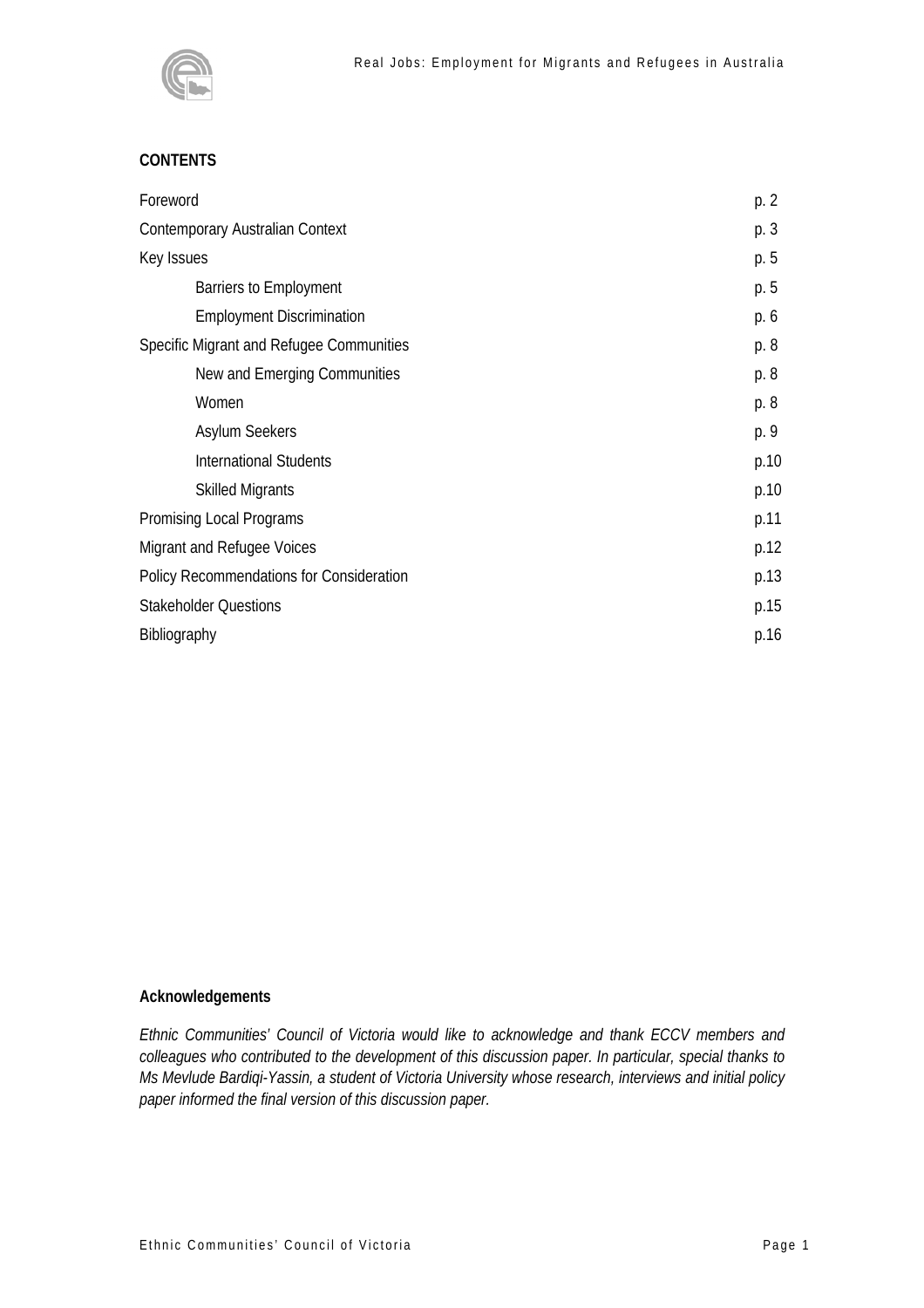

# **FOREWORD**

My passion for addressing the barriers to meaningful employment and employment discrimination experienced by migrants and refugees in Australia stems partly from my own personal experience some twenty years ago. Like many others, I faced great difficulties entering the Australian labour market at a level commensurate with my skills and experience, despite having tertiary qualifications and international work experience.

While there have been positive government, business and community initiatives to address these issues, it is an unfortunate reality that the issues I experienced first hand some twenty years ago continue to prevail across Australia.

The purpose of this discussion paper is to initiate a broad discussion of how the barriers to meaningful employment for culturally and linguistically diverse (CALD) communities in Australia can be reduced. It is also intended to serve as a platform for further policy development, recommendations and advocacy.

This discussion paper will be complimented by a forum in March where interested parties will be given the opportunity to share their views and visions for the future. I invite feedback and comments on the discussion paper and particularly the draft policy recommendations located at the end of the paper.

I look forward to discussing these issues with government, business and my peers in the community sector, as we strive to achieve meaningful results in employment for the significant migrant and refugee population of Australia.

 $\frac{1}{2}$  am  $t$   $\frac{1}{2}$ 

Sam Afra JP Chairperson Ethnic Communities' Council of Victoria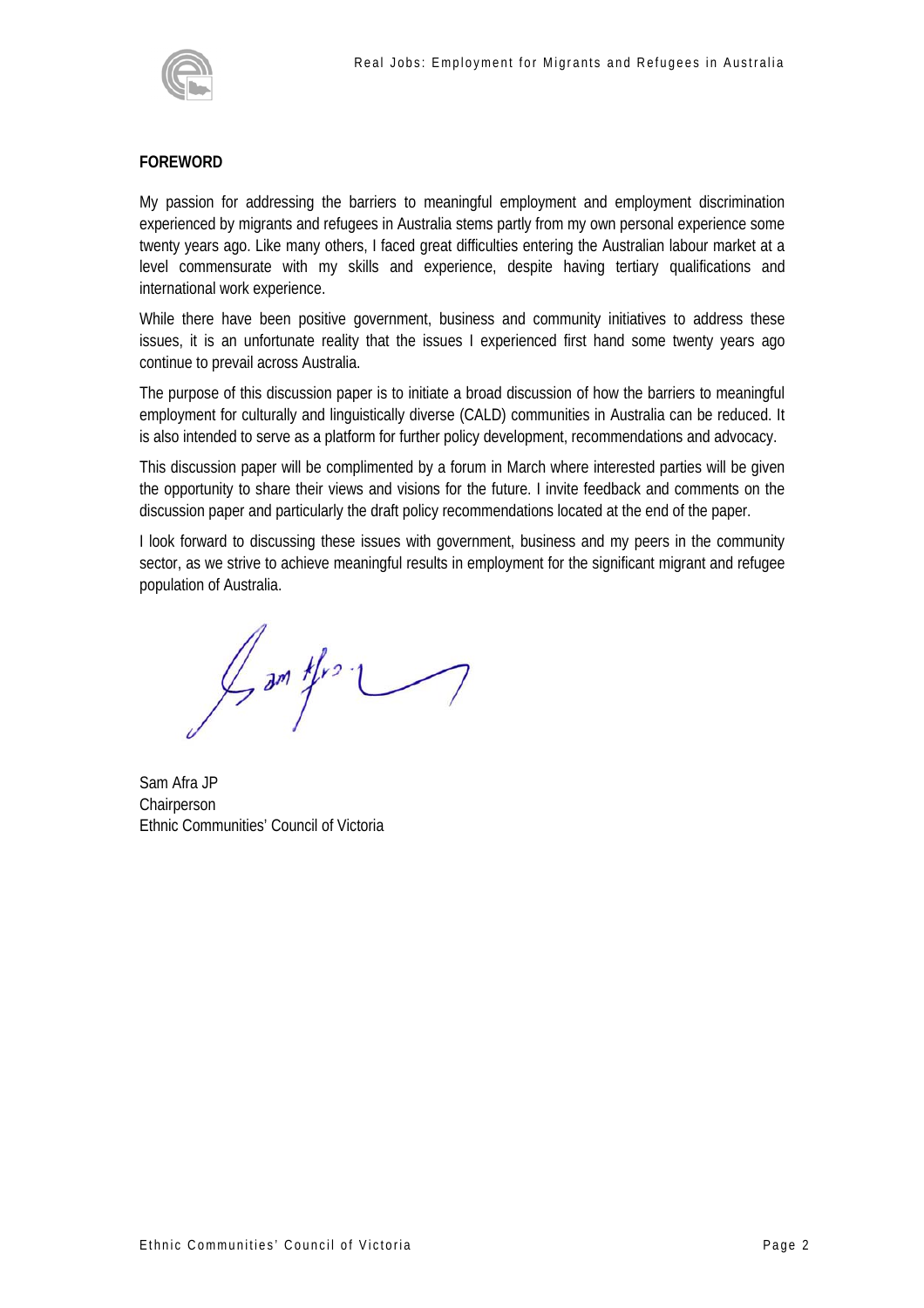

#### **CONTEMPORARY AUSTRALIAN CONTEXT**

There are compelling social and economic reasons to invest in increasing the education, training and employment opportunities for people from culturally and linguistically diverse backgrounds in Australia. In the social context, employment and economic self-sufficiency are recognised as important components of effective settlement for many migrant and refugee communities.[1](#page-3-0) Meaningful employment is linked to a positive self identity, financial independence and aids the process of establishing a sense of home in a new country. Commenting on the importance of economic self sufficiency, the United Nations international handbook on refugee resettlement states:

*"Economic self-sufficiency is one of the most important factors in successful integration, with earning capacity influencing the ability to 'purchase' many of the other resources required to rebuild life in a new country, among them, housing, health care and education."[2](#page-3-1)* 

Successful labour market integration can be defined as secure employment which is appropriate to the individual's level of qualifications, skills and experience.<sup>[3](#page-3-2)</sup> Given that international literature emphasises the importance of economic participation and employment for good settlement, a strong argument can be made for increased government efforts to combat discrimination and facilitate meaningful employment outcomes for migrant and refugee communities in Australia.[4](#page-3-3) Tony Nicholson, Executive Director of the Brotherhood of St Laurence, addresses the importance of bridging barriers in saying:

"… *the best way to help the disadvantaged is not just provide them with a monetary safety net, but to build their capacities to participate in the mainstream economic and social life of the nation.*"[5](#page-3-4)

Exclusion from meaningful employment increases the risks of social and economic marginalisation from society. Issues associated with exclusion from meaningful employment may include depression, low self-confidence, stress and intergenerational unemployment. A comprehensive report by VicHealth recently found that there was a strong relationship between exposure to discrimination and poor mental health, especially instances of depression.<sup>[6](#page-3-5)</sup> International literature has increasingly recognised that discrimination on the basis of ethnicity and race can have health, social and economic implications for people from culturally and linguistically diverse backgrounds.[7](#page-3-6) Amongst people from non-English speaking backgrounds, almost two in every five persons studied reported having been verbally

<span id="page-3-0"></span><sup>1</sup> Kyle, L., Macdonald, F., Doughney, J. and Pyke, J., *Refugees in the labour market: Looking for cost-effective models of assistance*, Brotherhood of St Laurence, September 2004, retrieved 15 January 2008,

<span id="page-3-1"></span>[<sup>&</sup>lt;http://www.bsl.org.au/pdfs/refugees\\_in\\_labour\\_market.pdf](http://www.bsl.org.au/pdfs/refugees_in_labour_market.pdf)>, p. i. 2 United Nations High Commissioner for Refugees (UNHCR), 2002, *[Refugee Resettlement: An International Handbook to](http://www.unhcr.org/protect/PROTECTION/3d9861584.pdf)  [Guide Reception and Integration - Chapter 2.9 Building Bridges to Economic Self-sufficiency](http://www.unhcr.org/protect/PROTECTION/3d9861584.pdf)*, 2002, retrieved 21 January 2008,

<span id="page-3-2"></span><sup>&</sup>lt;sup>3</sup> Colic-Peisker V., and Tilbury, F., *Refugees and Employment: the effect of visible difference discrimination*, Centre for Social and Community Research, Murdoch University, 2007, retrieved 24 January 2008,

<span id="page-3-3"></span>[<sup>&</sup>lt;http://www.cscr.murdoch.edu.au/refugees\\_and\\_employment.pdf](http://www.cscr.murdoch.edu.au/refugees_and_employment.pdf)>, p. 3.<br>4 This recommendation must not be mistaken for the view that all refugees should be directed into employment immediately on arrival in Australia. Given that issues of persecution, torture and trauma tend to be part of the refugee trajectory it is not appropriate to expect refugees and humanitarian entrants to commence employment immediately. Opportunities for meaningful employment, education and training should be part of the settlement program but facilitated in a way which is sensitive and culturally competent.

<span id="page-3-4"></span><sup>5</sup> Nicholson, T., *A New Australian Model of Social Inclusion and Employment Services*, Address to 'The Social and Economic Imperative: Tapping the Potential of Disadvantaged Australians' [Conference], Melbourne, 27 September 2007, retrieved 15<br>January 2008, <http://www.bsl.org.au/pdfs/Nicholson\_new\_Austn\_model\_of\_social\_inclusion\_&\_employment\_ <sup>6</sup> Victorian Health Promotion Foundation (VicHealth), More than tolerance: Embracing Diversity for Health: Discrimination affecting migrant and refugee communities in Victoria, its health consequences, community attitudes and solutions - A Summary Report, VicHealth, Melbourne, 2007, p. 11.

<span id="page-3-6"></span><span id="page-3-5"></span><sup>7</sup> ibid.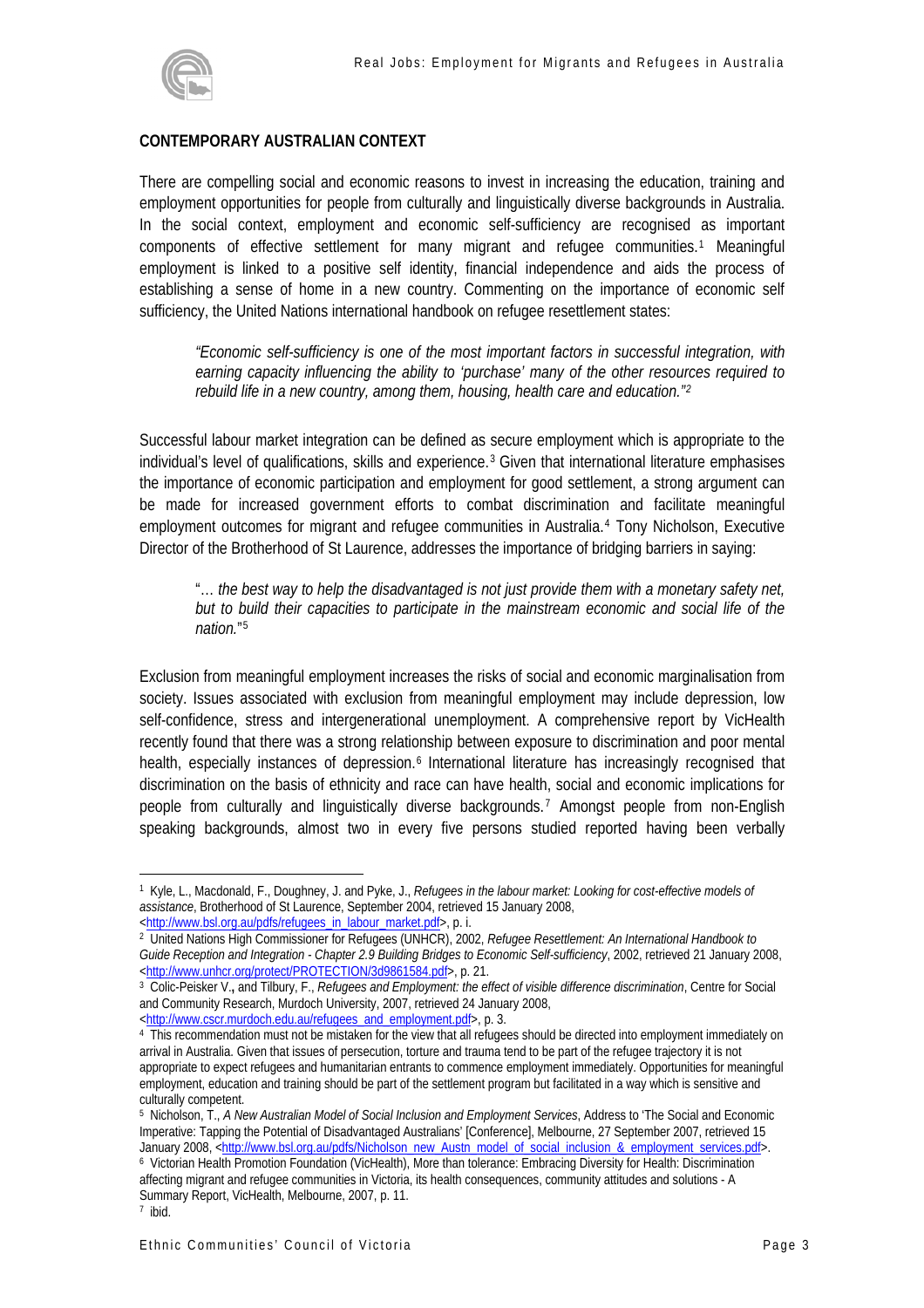

discriminated against on the basis of ethnicity. Significantly, the highest instances of discrimination were reported as occurring in educational and workplace settings.[8](#page-4-0)

Acute skills shortages in a range of industries and record low unemployment are dominant characteristics of the Australian labour market today. Skills shortages have seen the Australian Government steadily increase the annual quota of skilled migrants, with an extra 6,000 places allocated this financial year bringing the expected total intake of skilled persons to 108,500.[9](#page-4-1) Other employment policies have focused on retaining older workers and encouraging flexibility in employment to retain women with family commitments. It seems, however, that the education, skills and expertise of culturally and linguistically diverse Australians have been overlooked in public policy responses aimed at addressing skills shortages.

The Federal Government has recognised the brevity of skills shortages across Australia and that it cannot afford to exclude potential workers who are willing to work from the labour force.[10](#page-4-2) However, in terms of removing the barriers to meaningful employment and combating the discrimination which many migrant and refugee communities face, there has been a notable lack of policy attention. Considerable education, skills, expertise and willingness to work can be found amongst this diverse group who are already located within Australia. Aside from compelling social reasons, a clear economic impetus exists for increasing the employment and training opportunities afforded to immigrant and refugee populations. Continuing to underutilise the vast skills, qualifications and experiences of this group does not reflect good public policy. ECCV calls on state and federal Australian governments to invest in education, training and employment opportunities that combat employment discrimination and other barriers to meaningful employment for migrant and refugee communities in Australia.

<span id="page-4-0"></span><sup>8</sup> ibid.

<span id="page-4-1"></span><sup>9</sup> Colebatch, Tim, 'Migrant quota rises to tackle labour shortages', *The Age*, 18 February 2008, retrieved 18 February 2008,

<sup>&</sup>lt;http://www.theage.com.au/news/national/migrant-quota-rises-to-tackle-labour-shortage/2008/02/17/1203190653115.html>.<br><sup>10</sup> Australian Labor Party (ALP), An Australian Social Inclusion Agenda, Election 2007 Policy Document,

<span id="page-4-2"></span>February 2008, [<http://www.alp.org.au/download/now/071122\\_social\\_inclusion.pdf](http://www.alp.org.au/download/now/071122_social_inclusion.pdf) >, p. 3.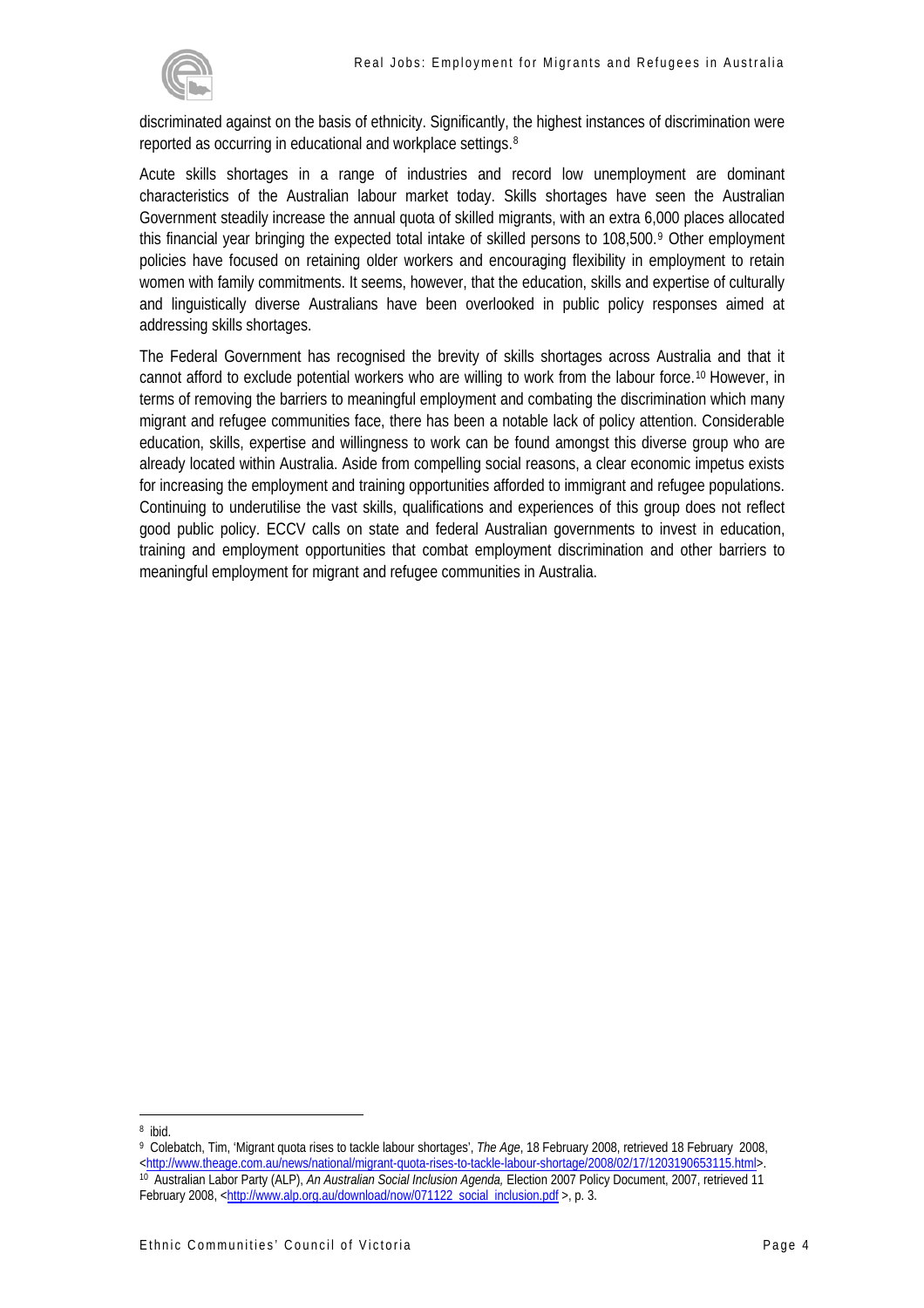

#### **KEY ISSUES**

#### **Overview**

Broadly speaking, there are two key areas in which migrant and refugee communities contend with barriers to meaningful employment. In the first instance, structural barriers to meaningful employment impede access to the labour market. These barriers are well documented and include overseas qualification processes, a lack of local work experience, the failure of mainstream employment services to deliver culturally competent employment assistance and industry specific language. The second area in which these communities are disadvantaged relates to employment discrimination on the basis of race or religion. Employment discrimination on the basis of race or religion and structural barriers to the labour market intersect and culminate in the unsatisfactory employment that is often experienced by people from culturally and linguistically diverse backgrounds in Australia.

There are three main forms of unsatisfactory employment experienced by migrants and refugees in Australia.[11](#page-5-0) Unemployment occurs when a person does not receive any income in exchange for their labour. Underemployment is when a person is employed but the hours may be causal or insufficient to meet one's living costs. Occupational downgrading is when a person is employed in an area that is below their level of skill and/or experience. In all cases, but particularly that of occupational downgrading, it is often the case that the longer a person works outside their area of expertise and experience the harder it becomes to enter the workforce at an appropriate level. Each form of unsatisfactory employment has implications for the settlement and wellbeing of migrant and refugee communities in Australia.

## **Barriers to Employment**

#### *Overseas Qualifications*

The process of having overseas qualifications recognised within Australia is often a lengthy and costly experience. As such, many overseas qualified professionals end up working in areas outside of their profession or at a disproportionately low level. The period spent working outside an area of expertise, often in low skill employment, does not assist in building a strong professional base and networks in Australian industries. A decline in confidence and sense of disillusionment are commonly reported by migrants and refugees who have spent long periods working in jobs that are below their level of skill and qualification. The well known stereotype of highly educated, articulate and skilled taxi drivers from culturally and linguistically diverse backgrounds is unfortunately often a reality, and the difficulties associated with navigating the overseas credential recognition process were reiterated by participants in ECCV research conducted in late 2007.[12](#page-5-1) Certain industries are reported to make the process of recognising overseas qualifications particularly difficult and the costs associated with this are also prohibitive. In addition to the above concerns, many refugee and humanitarian entrants to Australia do not have the supporting documentation required to prove qualifications gained in their country of birth.

#### *Local Work Experience*

The emphasis placed on local work experience by many Australian employers has negative implications for jobseekers from migrant and refugee backgrounds. Many new arrivals come to Australia with high level qualifications, skills and experience only to find that employers are unwilling to recognise the value of international experience. Significant scope exists for both public and private sector employers to create greater opportunities for migrants and refugees to develop local work experience. Reflecting on the experiences of refugees, the United Nations High Commissioner for Refugees recognised that the workplace environment is where language skills, socialisation and national workplace culture are

 $\overline{a}$ 11 Colic-Peisker V., and Tilbury, F., loc.cit.

<span id="page-5-1"></span><span id="page-5-0"></span><sup>12</sup> Bardiqi-Yassin, M., Skilled Migrants: Negotiating the Industry Maze, Employment Qualifications and Challenges, Victoria University, [unpublished], November 2007, pp. 1-34.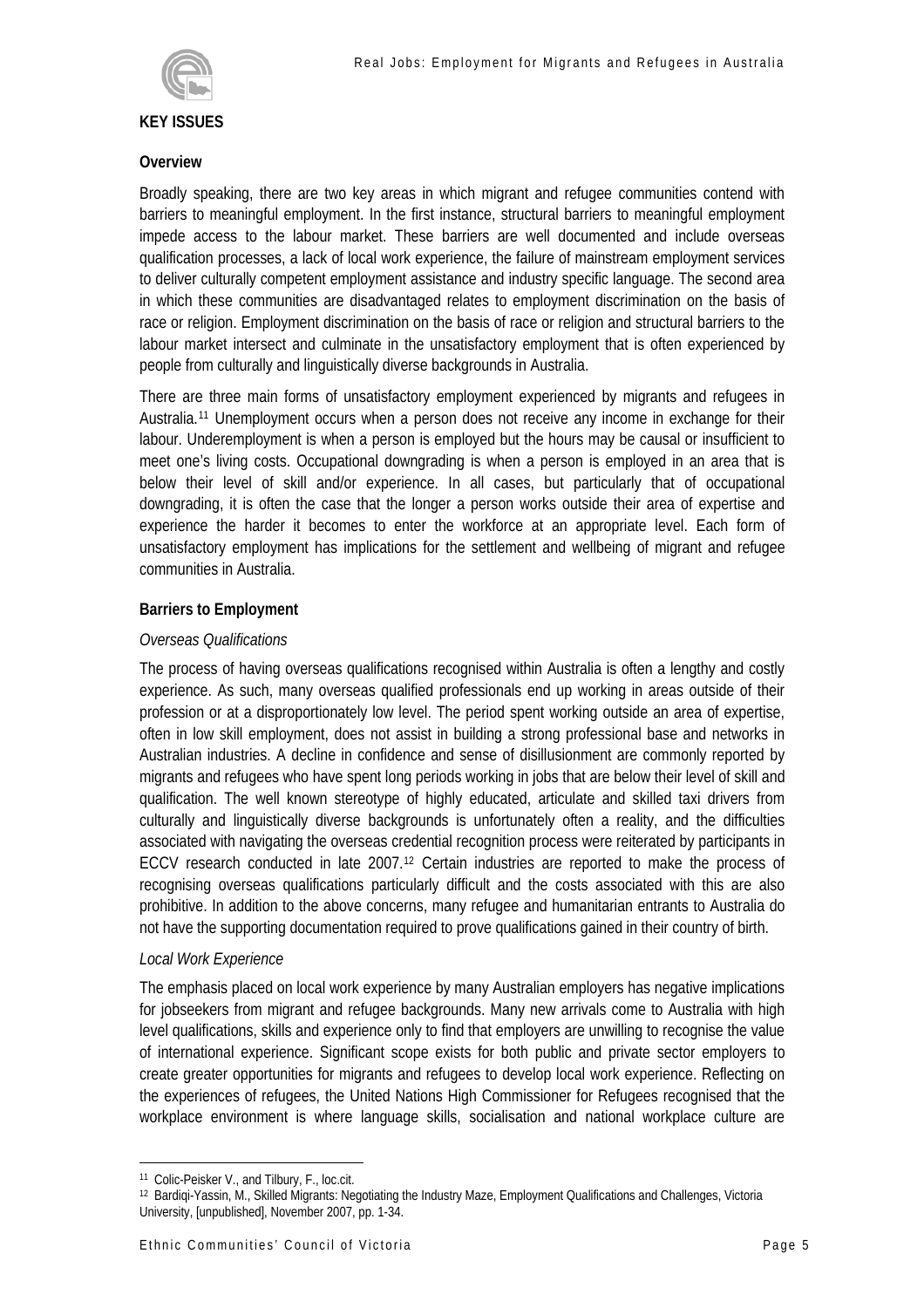

learned.[13](#page-6-0) Migrant and refugee communities do not have the extensive networks of someone who gained their education, training and work experience in Australia and are therefore disadvantaged when seeking to enter the Australian labour market. Similarly, a recent study of regional skills shortages conducted by the Victorian State Government and Federal Department of Employment and Workplace Relations found that many employers seek to fill vacancies through word of mouth.[14](#page-6-1)

# *Mainstream Employment Services*

Reports that the federally funded Job Network does not sufficiently meet the needs of culturally and linguistically diverse clients are consistently received by ECCV. It is significant that other research and submissions have also supported this claim.<sup>[15](#page-6-2)</sup> The experience of many people from culturally and linguistically diverse backgrounds is that federally funded employment services aim to place them quickly into a generic job rather than a suitable job that reflects the individual's experience, qualifications and preference. Some of the systemic problems in the federally funded Job Network identified by the Brotherhood of St Laurence include:

- the burdening of providers with increasing regulatory and contractual obligation;
- programs which are fragmented and complex;
- compliance obligations and penalties impacting on most disadvantaged clients; and
- Clients with the most need receive a falling proportion of the Network's resources.<sup>[16](#page-6-3)</sup>

# *English Language Skills in the Workplace*

Levels of English language proficiency vary amongst migrant and refugee populations in Australia. Some recent arrivals are able to communicate fluently in English, however, find jargon, acronyms, slang and other 'insider' language prohibitive. Variations in 'Australian English' compared to 'British English' can also prove problematic for people for whom English is not a first language. Within 'Australian English' accents vary considerably and can pose a challenge for someone from a non-English speaking background to understand.

In terms of employment, scope exists for governments to invest in industry specific English language programs to strengthen the employment prospects of skilled migrant and refugee communities. Systematic and industry focused English language programs for migrants and refugees with higher levels of qualification and education would ultimately assist these communities enter the labour market at an appropriate level earlier in the settlement trajectory. Additionally, further work around improving English language proficiency in the workplace in unskilled areas of labour would also be of benefit to individuals and communities.

## **Employment Discrimination**

Although equal opportunity is enshrined in Australian legislation job seekers from culturally and linguistically diverse backgrounds continue to contend with racism and discrimination in employment. The principle of equal opportunity is enshrined in Australian state and federal legislation and prohibits discrimination on the basis of characteristics including race, gender, disability, religion and age. The reality, however, is that people from culturally and linguistically diverse backgrounds continue to face discrimination in the area of employment. VicHealth recommends that workplaces are made a priority area for the prevention of discrimination 'given evidence that these are settings in which discrimination

[<http://www.refugeecouncil.org.au/docs/resources/submissions/RCOA%20submission%20re%20employment%20services%20](http://www.refugeecouncil.org.au/docs/resources/submissions/RCOA%20submission%20re%20employment%20services%20&%20the%20job%20network%20080214.pdf) [&%20the%20job%20network%20080214.pdf>](http://www.refugeecouncil.org.au/docs/resources/submissions/RCOA%20submission%20re%20employment%20services%20&%20the%20job%20network%20080214.pdf). [16 Nicholson, T., loc. cit.](http://www.refugeecouncil.org.au/docs/resources/submissions/RCOA%20submission%20re%20employment%20services%20&%20the%20job%20network%20080214.pdf) 

<span id="page-6-0"></span><sup>&</sup>lt;sup>13</sup> United Nations High Commissioner for Refugees, ibid, p. 173.

<span id="page-6-1"></span><sup>14</sup> State Government of Victoria and Commonwealth Department of Employment and Workplace Relations, 2006, *Regional Skills Shortage Survey Victoria: Summary*, 2006, retrieved 20 February 2008,

<span id="page-6-2"></span><sup>&</sup>lt;sup>15</sup> Colic-Peisker, V., and Tilbury, F., ibid; Refugee Council of Australia (RCOA), *Submission to the General Review of Employment Services,* 2008, retrieved 20 February 2008,

<span id="page-6-3"></span>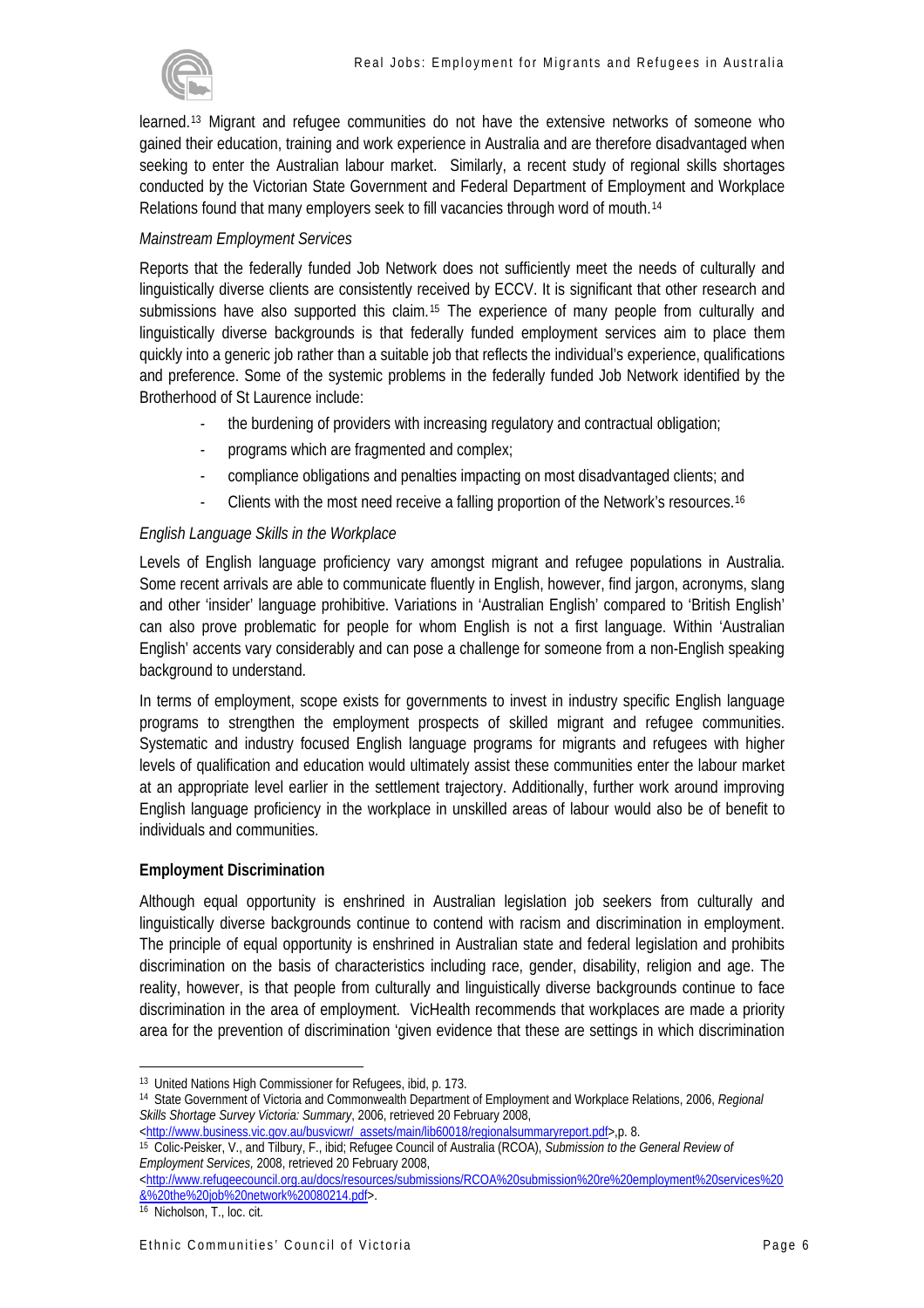

is particularly likely to occur and the importance of employment and education to both current and future wellbeing'.[17](#page-7-0)

Racist employer attitudes in the workplace have been identified as a problem by the Victorian Equal Opportunity and Human Rights Commission (VEOHRC).[18](#page-7-1) Consultations undertaken by VEOHRC across Victoria found that anti-Muslim discrimination was particularly prevalent amongst employers.[19](#page-7-2) Additionally, VEOHRC found that women from culturally and linguistically diverse backgrounds were particularly vulnerable to sexual harassment in the workplace.[20](#page-7-3) Further highlighting the prevalence of discrimination in employment for culturally and linguistically diverse communities is the fact that over 50 percent of the racial and religious discrimination complaints lodged at VEOHRC in 2005-06 pertained to employment.<sup>[21](#page-7-4)</sup>

Many large employer groups in Australia fail to fully recognise and utilise the skills of the nation's culturally and linguistically diverse workforce. A perception exists amongst some employers and recruiters that it is simply too difficult to accommodate culturally and linguistically diverse staff in the workplace. In discussing employment discrimination it is important to recognise that employment discrimination has very real and negative consequences for those who are subjected to it. A recent report, *Refugees and Employment: The effect of visible difference on discrimination*, found that racially and culturally visible workers were more likely to work in unattractive jobs regardless of their level of skills.<sup>[22](#page-7-5)</sup> As well as discrimination on the basis of race and religion impacting on employment outcomes, discrimination in the labour market was found to negatively impact overall life satisfaction to a greater level than 'everyday street racism'.[23](#page-7-6)

On arriving in Australia many migrant and refugee communities are unaware of their employment rights in relation to a safe, fair and discrimination free workplace. Instances of employers deliberately targeting migrant workers who are unaware of their rights to work in dangerous jobs with inappropriate safety standards have been raised by ECCV member organisations. Acceptable employment conditions and norms overseas can vary markedly from Australian standards and in particular, minimum wages, hours and occupational health and safety standards in developing countries are generally less stringent than that of Australia. As a result, many new arrivals are not fully aware of their rights in the workplace and therefore unable to exercise these fundamental rights. For those working in the informal sector, speaking up about poor or exploitative employment conditions may be perceived as jeopardising one's visa and subsequent opportunity to obtain permanent residency in Australia. Limited English language skills can also inhibit ability and confidence to voice concern over employment conditions. None of these factors, however, impede the rights of migrant and refugee communities to work in a safe, fair and discrimination free environment.[24](#page-7-7)

<span id="page-7-0"></span><sup>17</sup> VicHealth, op. cit., 14.

<span id="page-7-1"></span><sup>18</sup> Victorian Equal Opportunity and Human Rights Commission (VEOHRC), *Commission's Community discussions show discrimination in employment remains widespread,* 30 April 2007, [media release], retrieved 25 January 2008, <http://www.humanrightscommission.vic.gov.au/News%20and%20Events/Media%20Releases/20070430.asp>.

<span id="page-7-2"></span><sup>20</sup> ibid.

<span id="page-7-4"></span><span id="page-7-3"></span><sup>21</sup> ibid.

<sup>22</sup> Colic-Peisker, V., and Tilbury, F., op. cit, p 1-2.

<span id="page-7-6"></span><span id="page-7-5"></span><sup>23</sup> ibid.

<span id="page-7-7"></span><sup>&</sup>lt;sup>24</sup> Measures to minimise occupational health and safety risks for workers who are not proficient in English can include delivering occupational health and safety material in community languages and translating important notices.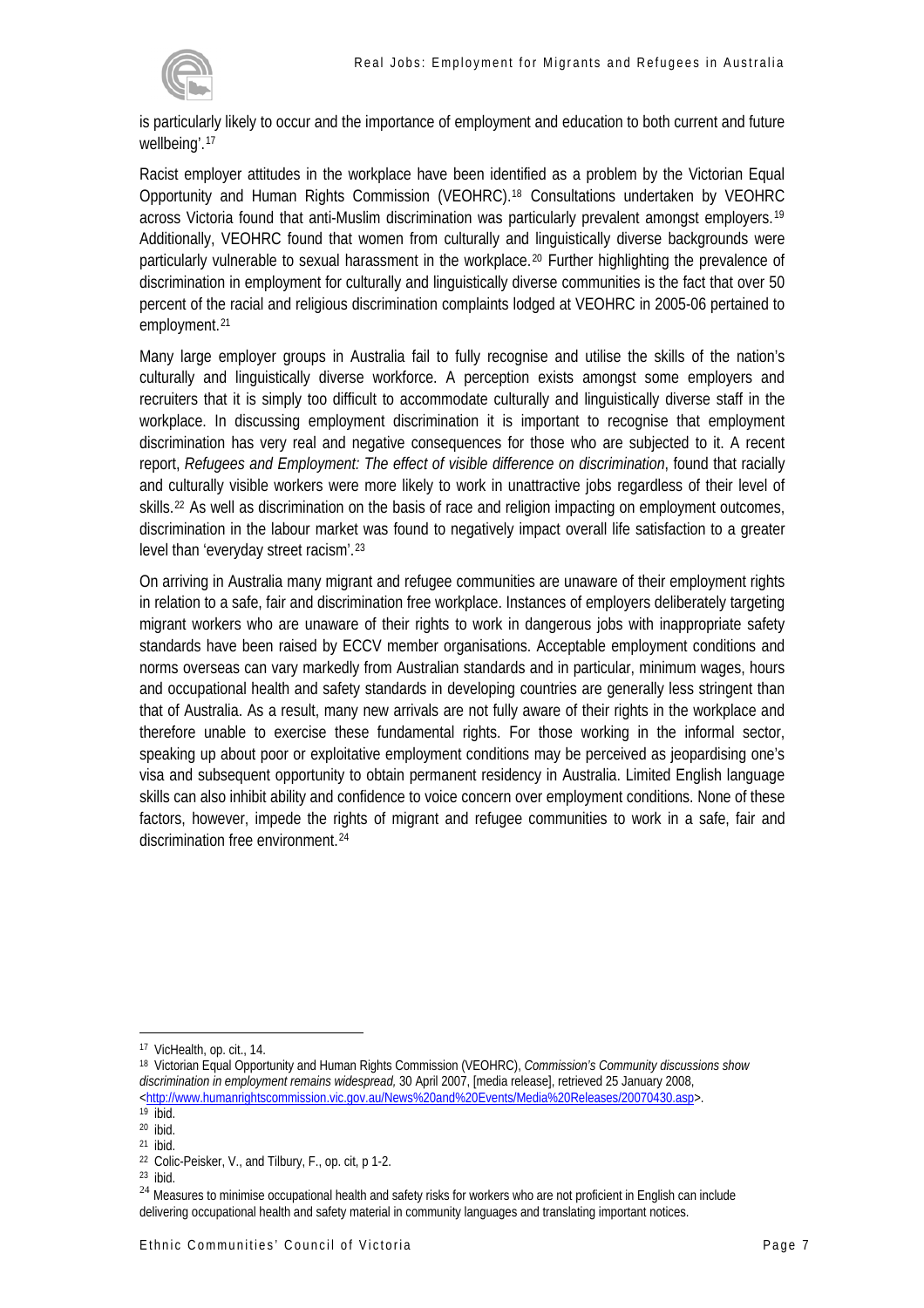

## **SPECIFIC MIGRANT AND REFUGEE COMMUNITIES**

Given the diversity found within migrant and refugee communities in Australia, it is appropriate to consider the specific needs and issues facing certain groups. ECCV recognises that the groups outlined below will not reflect all people from culturally and linguistically diverse backgrounds and that some people's experiences will be reflected in more than one category outlined below.

#### **New and Emerging Communities**

Unemployment is a particular challenge experienced by new and emerging communities in Australia. In part this is explained by the relatively recent arrival of new and emerging communities to Australia as compared with other groups in Australian society. Definitions of new and emerging communities can vary considerably; however, there is a general consensus that many are from the Horn of Africa, Middle East and South East Asia. A broad definition is to say new and emerging communities are those which are small in number and have complex settlement needs. Many people from new and emerging communities, though not all, are refugee and humanitarian entrants to Australia and therefore have particular and associated employment needs. As mentioned previously, recognition of overseas training and qualifications presents a challenge for refugee job seekers as the required evidence of qualification is generally subsumed by more immediate concerns for one's personal safety.

ECCV is particularly concerned regarding reports that some students from new and emerging communities are completing tertiary qualifications at Australian institutions and still unable to enter the labour market at an appropriate level. Many immigrant and refugee communities settle in Australia with high hopes for their children realising educational and employment opportunities that they themselves may not be able to access.

Commenting on barriers to employment for African refugees, Saeed Saeed comments:

 *"African refugees possess qualities and professional expertise that are much sought-after in our knowledge-based economy. Yet, they remain obstructed by short-sighted employment programs which fail to recognise participants' strengths and potential, and which only offer pathways to jobs that are neither stable nor likely to facilitate realistic career advancement." [25](#page-8-0)*

#### **Women**

Women from migrant and refugee backgrounds require a tailored approach to education, employment and training. Many women from culturally and linguistically diverse backgrounds can be limited by factors including English language proficiency, caring responsibilities and access to transport in terms of the employment they are able to gain. As a result, such women are vulnerable to working in the informal economy where employment conditions, remuneration and occupational health and safety are poor.

The visible distinction of women of Islamic faith who wear the hijab or headscarf has been met with discriminatory attitudes amongst some Australian employers. Several women reported to ECCV difficult experiences negotiating culturally appropriate clothing in the workplace when employers were clearly uncomfortable with visual indicators of a Muslim identity. Similarly, the Human Rights and Equal Opportunity Commission has revealed that in general Muslim and Arab Australians have reported experiencing higher levels of prejudice in the period following the extremist terrorist attacks of September 11, 2001.<sup>[26](#page-8-1)</sup>

 $\overline{a}$ 25 Saeed, S., 'African refugees are willing and able to contribute' *Courier Mail*, retrieved 4 February 2008,

<span id="page-8-1"></span><span id="page-8-0"></span><sup>&</sup>lt;http://www.news.com.au/couriermail/story/0,23739,22858169-27197,00.html>. 26 Human Rights and Equal Opportunity Commission (HREOC), *Unlocking Doors Project: a report on dialogue between Muslim communities, HREOC and Police in NSW and Victoria,* 2007, retrieved 24 January 2008, [<http://www.humanrights.gov.au/racial\\_discrimination/unlocking\\_doors/index.html>](http://www.humanrights.gov.au/racial_discrimination/unlocking_doors/index.html).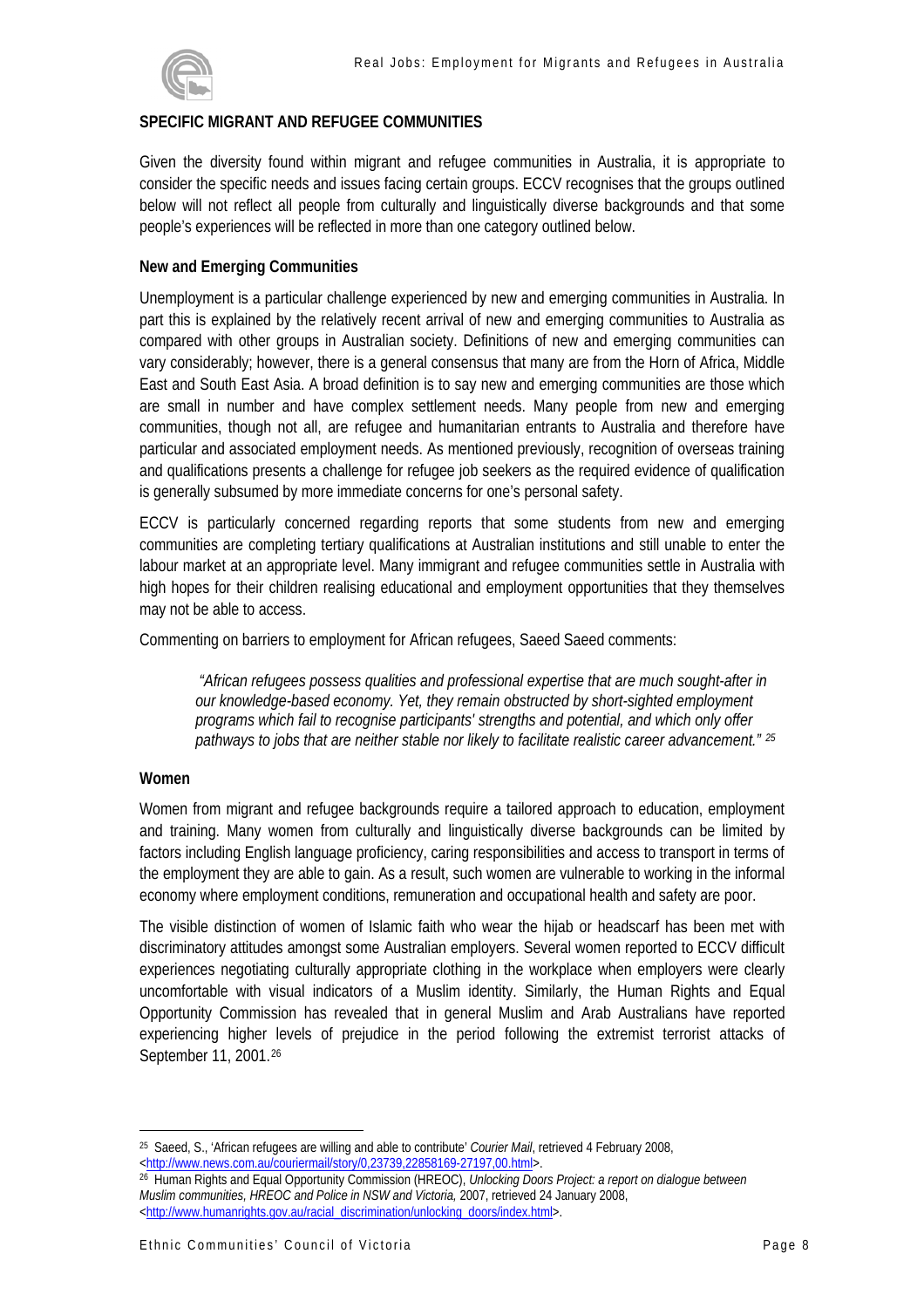

The Victorian Immigrant and Refugee Women's Coalition (VIRWC) has identified in detail many of the challenges facing women from culturally and linguistically diverse backgrounds entering the labour market in Australia.[27](#page-9-0) In particular, the job network was identified as failing to adequately meet the needs of women from migrant and refugee backgrounds.[28](#page-9-1) The attitudes of some employers were raised as a concern in terms of treating such women as a flexible and inexpensive source of labour. It was also noted that experiences of financial stress led many women from migrant and refugee backgrounds to assume employment in extremely poor conditions.29

## **Asylum Seekers**

Asylum seekers are amongst the most disadvantaged populations within Australia. Unlike refugees who are directly resettled from overseas, the refugee status of asylum seekers is determined on arrival in Australia. Asylum seekers are denied many of the rights accorded to refugees resettled through the offshore humanitarian program and are subject to mandatory detention. Stringent legislative changes introduced by the Federal Government in 1997 meant that asylum seekers were denied the right to work, access Medicare and income support.<sup>[30](#page-9-2)</sup> While the recently elected Federal Government has shown much promise in improving the treatment of asylum seekers, there is still significant scope for further policy change, with employment representing just one arena.

At present there are three main situations in which asylum seekers are denied the right to work. In the first situation, when an asylum seeker does not lodge an application for refugee protection within 45 days of arrival in Australia they lose the right to work. Additionally, if a person appeals to the Minister for Immigration on Humanitarian grounds they lose any work rights formerly held. Thirdly, persons who are released from a detention centre on a Bridging Visa E are not eligible for work rights.[31](#page-9-3) Although the Federal Government has committed to end the discriminatory 45 day rule,  $32$  asylum seekers should be granted work rights though out the entire protection application process. Put simply, all asylum seekers within Australia who are in the process of having their refugee claims assessed should be given the right to work.

Granting asylum seekers the right to work in Australia would provide them with the opportunity to earn a living and experience the dignity associated with employment and economic self-sufficiency.<sup>[33](#page-9-5)</sup> As well as the immense social benefit of affording asylum seekers work rights, there are strong economic considerations that support the policy change. A 2005 survey of the skills pool of asylum seekers found that 71% had skills or qualifications listed on the Skilled Occupation List for the General Skilled Migration Stream.[34](#page-9-6) In addition to granting asylum seekers with work rights, ECCV believes that this marginalised group should also receive targeted assistance in employment, education and training as they are likely to encounter many of the other barriers to employment outlined throughout this paper.

<span id="page-9-0"></span> $\overline{a}$ 27 Victorian Immigrant and Refugee Women's Coalition (VIRWC), *2007 Federal Election Policy*, retrieved16 January 2008, [<http://www.virwc.org.au/campaigns/policy/2007election.php](http://www.virwc.org.au/campaigns/policy/2007election.php)>.<br><sup>28</sup> ibid.

<span id="page-9-1"></span> $29$  ibid.

<span id="page-9-2"></span><sup>30</sup> Right to Work Campaign, *Asylum Seekers Seeking Safety not Charity,* [flyer], 2008, accessed 17 January 2008, [<http://safetynotcharity.victas.uca.org.au/](http://safetynotcharity.victas.uca.org.au/)>.

<span id="page-9-4"></span><span id="page-9-3"></span><sup>32</sup> Australian Labor Party (ALP), *ALP National Platform and Constitution 2007*, 2007, retrieved 18 January 2008, reference 155, <[http://www.alp.org.au/platform/chapter\\_13.php>](http://www.alp.org.au/platform/chapter_13.php).<br><sup>33</sup> However, this measure should not be seen as forcing asylum seekers into employment as a cost shifting exercise. It is the

<span id="page-9-6"></span><span id="page-9-5"></span>position of ECCV that asylum seekers should be eligible for targeted employment assistance that is delivered in a culturally competent manner, with exemptions and suitable social security provided to those for whom it is not appropriate to work. 34 Croucher, Gwilyn*, A Chance to Contribute: Forgone Gains to the Australian Economy of Disallowing Asylum Seekers the Right to Work*, 2006, retrieved 17 January 2008, [<http://safetynotcharity.victas.uca.org.au/downloads/AChanceToContribute-](http://safetynotcharity.victas.uca.org.au/downloads/AChanceToContribute-Feb06.pdf)[Feb06.pdf](http://safetynotcharity.victas.uca.org.au/downloads/AChanceToContribute-Feb06.pdf)>.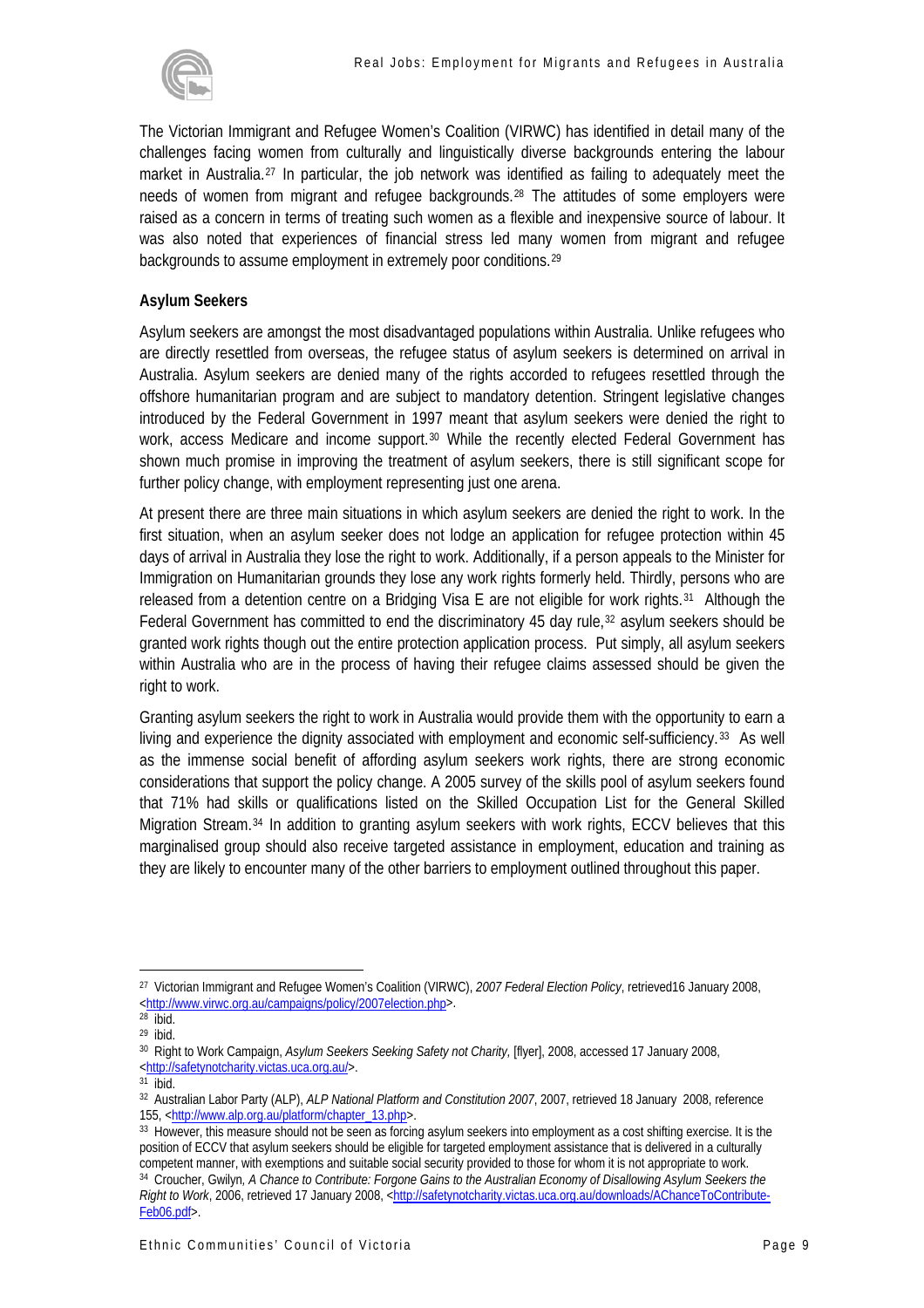

#### **International Students**

The work rights afforded to international students are limited by their visa class, with most students generally restricted to working a maximum of twenty hours per week. As a result of the visa restriction and pressures of living and supporting oneself in Australia, it is not uncommon for students in work in the informal economy to support themselves. As stated previously, the employment conditions around pay, hours and safety are often poor in the informal sector. International students working extra hours for 'cash in hand' are often unaware of their rights at work, and are reluctant to risk reporting bad employment conditions as this is perceived as potentially jeopardising their visa.

The requirement for permanent residency when applying for many local jobs and the lengthy process involved in gaining permanent residency effectively rule international students out of many local employment opportunities in Australia. Compounding the difficulty is the fact that many employers that take on interns also require them to have permanent residency in Australia.

One ECCV interviewee commented:

*"This is a vicious cycle where students cannot find work experience when they are studying, and hence cannot experience Australian work culture, therefore when they graduate, they do not have the appropriate skills to find work in Australia."* 

Even with Australian qualifications, some international students who go on to become permanent residents still face barriers to entering employment at an appropriate level once they have graduated. A lack of local work experience, employer attitudes and proficiency in English are commonly identified as barriers to employment for this group. Amongst the main employment related issues experienced by international students in Australia in a comprehensive study were labour market and work place discrimination as well as inadequate finances and income.[35](#page-10-0)

## **Skilled Migrants**

The Australian context of skills shortages means that Federal and State Governments have pursued the provision of temporary overseas visas as a policy solution. Temporary visas for skilled migrants are a viable short-term solution to skills shortages, particularly in regional areas of Australia. Interviews undertaken by ECCV indicate that many skilled migrants entering Australia expected higher levels of settlement support and assistance finding employment and were frustrated by barriers to gaining sustainable and appropriate employment. <sup>[36](#page-10-1)</sup> Temporary overseas skilled workers have been the subject of much controversy in Australia, particularly in light of several well known and much publicised instances of employee exploitation and unsafe working conditions leading to severe injury. ECCV believes that skilled migrants should be able to access the same standards of employment conditions generally afforded to their Australian born counterparts and should be eligible for greater support gaining employment.

<span id="page-10-0"></span> $\overline{a}$ 35 Deumert A., Marginson, S., Nyland, C., Ramia, G. and Sawir, E., "Global Migration and Social Protection Rights: The Social and Economic Security of Cross-Border Students in Australia", in *Global Social Policy,* SAGE publications, London, 2005, p. 330.

<span id="page-10-1"></span><sup>36</sup> Bardiqi-Yassin, M., loc. cit.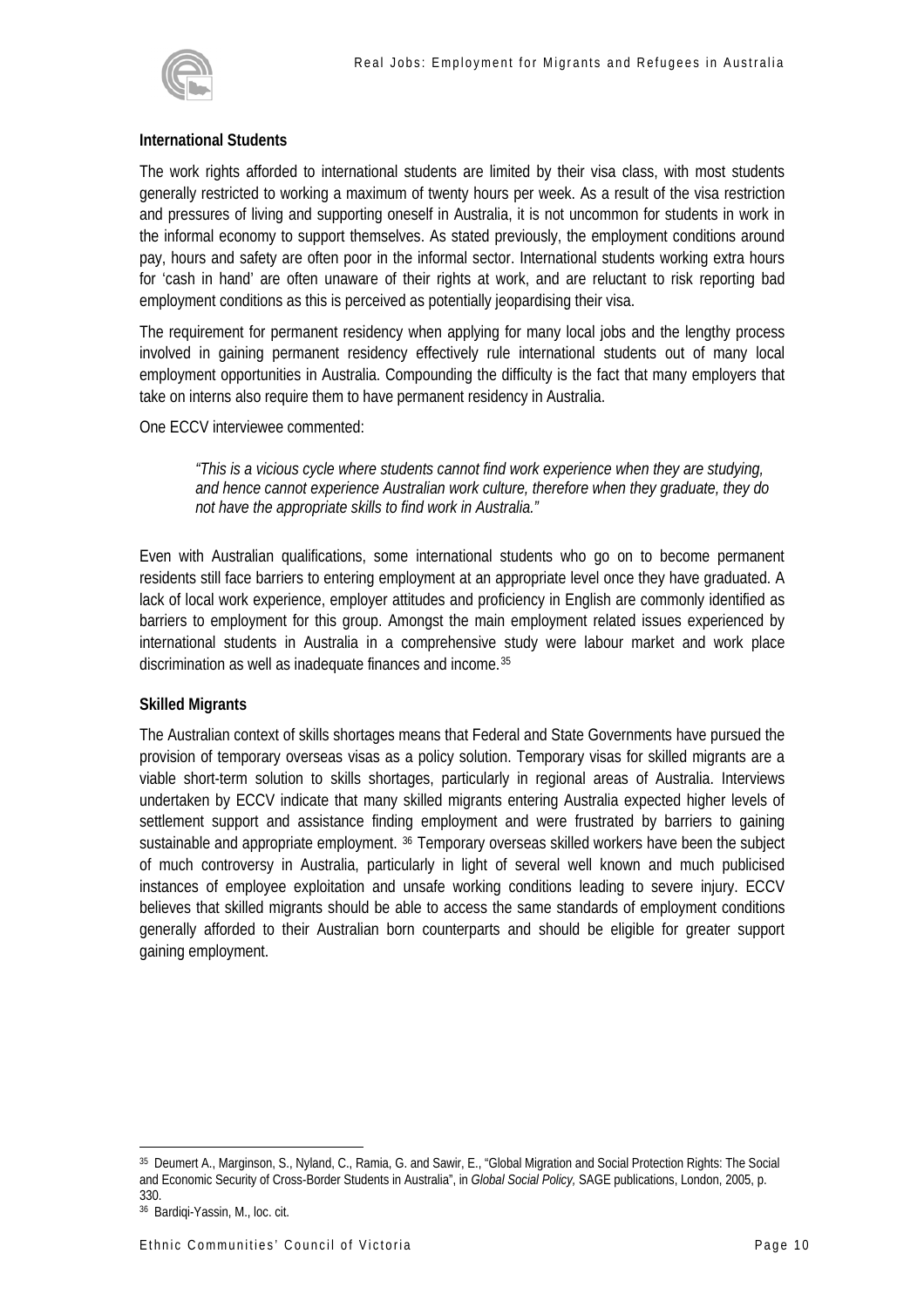

## **PROMISING LOCAL PROGRAMS**

Intensive, culturally competent employment services for migrant and refugee communities are needed to bridge the barriers to gaining sustainable and meaningful employment. Programs such as the Brotherhood of St Laurence's 'Given the Chance', the Victorian State Government's 'Workforce Participation Partnerships' as well as the Adult Multicultural Education Service's 'Sorghum Sisters' community enterprise have all provided intensive support to migrant and refugee communities and increased the confidence and employment prospects of participants. Mentoring and work experience programs are recognised as good strategies to bridge employment barriers for culturally and linguistically diverse clientele.[37](#page-11-0) The inherent value of mentoring programs is that that they develop networks, confidence and ability of the mentees, improving their chances on entering the labour market at a level appropriate to their skill level. Work experience programs allow participants to gain crucial 'local work experience' in Australia. The details of each program are briefly described below.

#### **Workforce Participation Partnerships**

An initiative of the State Government of Victoria, the Workforce Participation Partnerships (WPP) program has been a successful program in terms of concrete employment outcomes for migrant and refugee communities, as well as other disadvantaged jobseekers. The WPP program was launched in November 2005 and funded 98 projects to assist over 2,040 jobseekers across Victoria secure ongoing employment. The funding of migrant resource centres and ethno-specific organisations to deliver tailored employment services to migrants and refugees has been a promising aspect of this program. For example, the New Hope Foundation has successfully assisted dozens of young African men secure employment in the meat industry in the regional area of Castlemaine. Additionally, Victorian Arabic Social Services assisted over 160 young people from Arabic speaking backgrounds develop employment skills and enter the labour market.<sup>[38](#page-11-1)</sup>

#### **Given the Chance**

The Brotherhood of St Laurence recognised that many refugees want to work in Australia but tend to experience very high levels of unemployment and accordingly developed the Given the Chance program. The program linked refugees in Victoria with mentors from business, community and government and also offered work experience opportunities and job seeking training specific to the individual. Given the Chance worked to build understanding of the Australian labour market, workplace culture, develop professional networks, work experience and qualifications amongst its refugee participants. Supporters and funders of Given the Chance 2005-2007 included the Victorian State Government, Melbourne City Council, Victorian Women's Trust and Invergowie Foundation.[39](#page-11-2)

#### **Sorghum Sisters**

 $\overline{a}$ 

The Sorghum Sisters is a community enterprise established by the Adult Multicultural Education Services in partnership with the Department of Families, Community Services and Indigenous Affairs, the Carlton Primary School, the Department for Planning and Community Development, and the Horn of Africa Communities Network. The Sorghum Sisters are a catering enterprise that provide traditional foods from the countries in the Horn of Africa and also supply healthy lunch options to the students of Carlton Primary School. Sorghum Sisters builds the skills and work experience of participants of the enterprise, comprising of women who are residents of the Carlton Public Housing Estate.[40](#page-11-3)

<span id="page-11-0"></span><sup>37</sup> United Nations High Commissioner for Refugees, ibid, p. 180.

<span id="page-11-1"></span><sup>38</sup> Ethnic Communities' Council of Victoria, "*ECCV 2008-09 State Budget Submission: Maintaining a Multicultural Victoria,*" ECCV, 2007, retrieved 20 February 2008, [<http://eccv.org.au/doc/ECCV200809StateBudgetSubmissionfinal.pdf>](http://eccv.org.au/doc/ECCV200809StateBudgetSubmissionfinal.pdf), p 4.<br><sup>39</sup> Brotherhood of St Laurence, *Given the Chance*, 2007, retrieved 15 January 2008,<br><http://www.bsl.org.au/m

<span id="page-11-2"></span>

<span id="page-11-3"></span><sup>40</sup> Adult Multicultural Education Services (AMES), *AMES Community Catering Enterprises, 'Sorghum Sisters', retrieved 11* February 2008, [<http://www.ames.net.au/catering>](http://www.ames.net.au/catering).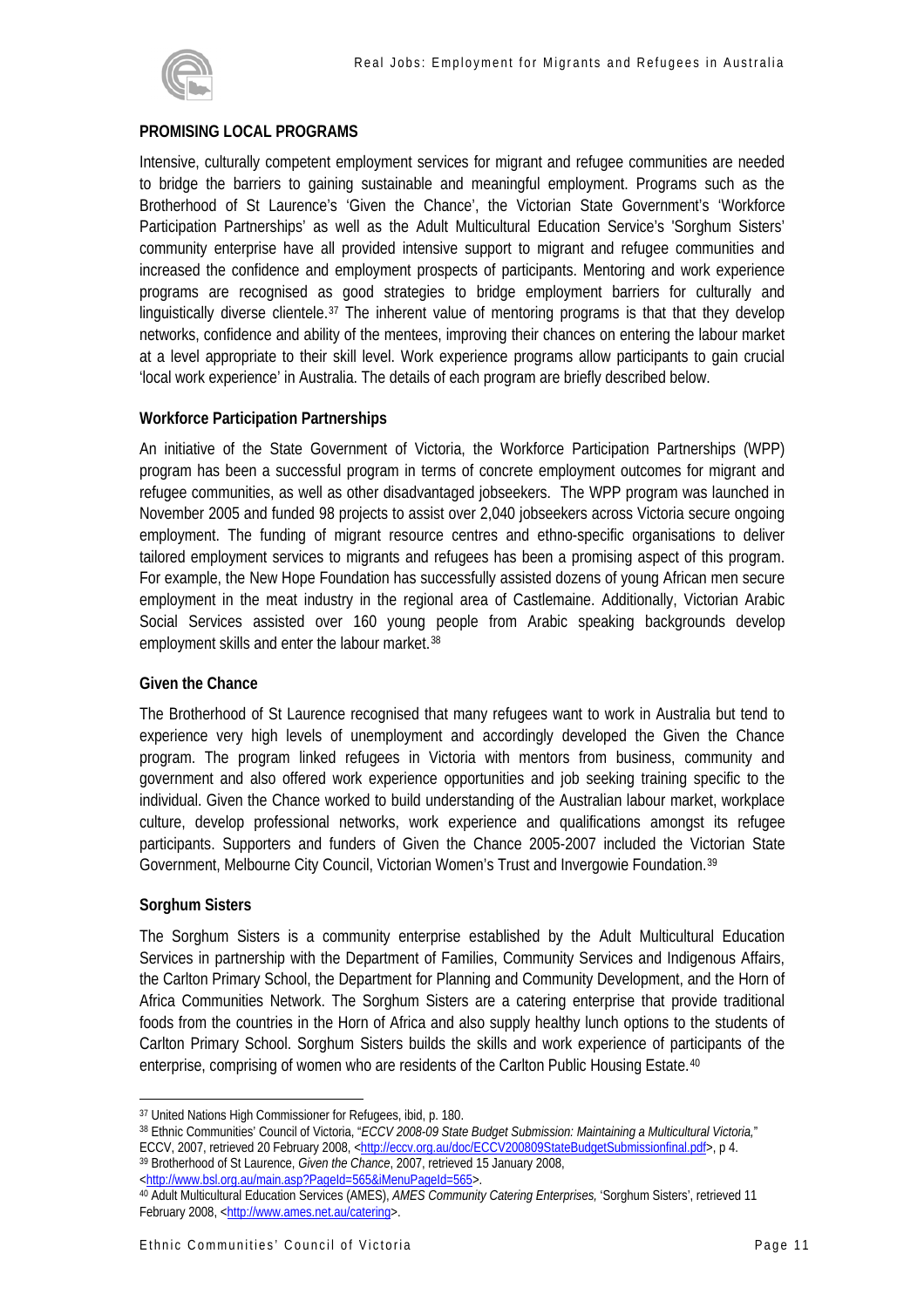

#### **MIGRANT AND REFUGEE VOICES**

The inclusion of the refugee and migrant voices within this discussion paper is intended to illustrate the fact that the issues raised are not simply abstract in nature, rather, barriers to employment and employment discrimination have very real and negative implications on a significant component of the Australian population.

*"The biggest problem is that our/my work experience was not taken into consideration by employers at all. The fact that I had offered documents of qualification that are recognised did not mean anything to them. Interviewers told me, 'We are not interested in what you were doing before; we want to know about your work experience in Australia'."* [41](#page-12-0) Croatian refugee in Australia

*"Employment procedure, criteria and standard is too inflexible to allow new arrivals to enter job market. The disregard for overseas qualification and experience leads to the feeling of exclusion and in extreme cases the sense of racial discrimination."* [42](#page-12-1) Ethiopian refugee in Australia

*"… the hardest thing is that they say that everything is okay on your resume but you do not have the local experience in Australia … This is a very harsh requirement because there is nobody to give us a chance to gain local experience, all we ask is [for] that chance even if it is unpaid or low pay just so we can show and prove ourselves … so without this it is very difficult."* [43](#page-12-2) Skilled migrant in Australia

*"My wife and I are skilled workers. I am trained in the IT industry and my wife was a kindergarten teacher in Sri Lanka. We are willing to work to support ourselves but unfortunately because of our visa situation we are not permitted."* [44](#page-12-3) Sri Lankan asylum seeker in Australia

*"Both my husband and I are qualified I am still looking for work after six months and my husband was doing cleaning jobs at night so we can support ourselves, because of hard conditions we had to take our child back to our country because where we have no means of supporting her here … I have ten years of experience on IT in my country and I never thought things are so hard here to find a job."*[45](#page-12-4) Skilled migrant in Australia

 *"I'm doing my masters in banking and finance. After my studies I intend to go back to my country, when the visa expires. But when I try to get an internship, which adds a lot to your degree - real hands on experience in banking and finance - they simply say that it is not open for people who have no permanent residence … this means I'm not getting with my degree what other people are getting … I have no opportunities at all to do an internship. All the places that I applied to, said they are looking for people with PR or citizenship."* [46](#page-12-5) Indian masters student in Australia

<span id="page-12-0"></span><sup>41</sup> Colic-Peisker, V., and Tilbury, F., op.cit, p. 16.

<span id="page-12-1"></span><sup>42</sup> ibid.

<span id="page-12-2"></span><sup>43</sup> Bardiqi-Yassin, M., loc. cit.

<span id="page-12-3"></span><sup>44</sup> Right to Work Campaign, op. cit.

<sup>45</sup> Bardiqi-Yassin, M., loc. cit.

<span id="page-12-5"></span><span id="page-12-4"></span><sup>46</sup> Deumert A., et. al, p. 342.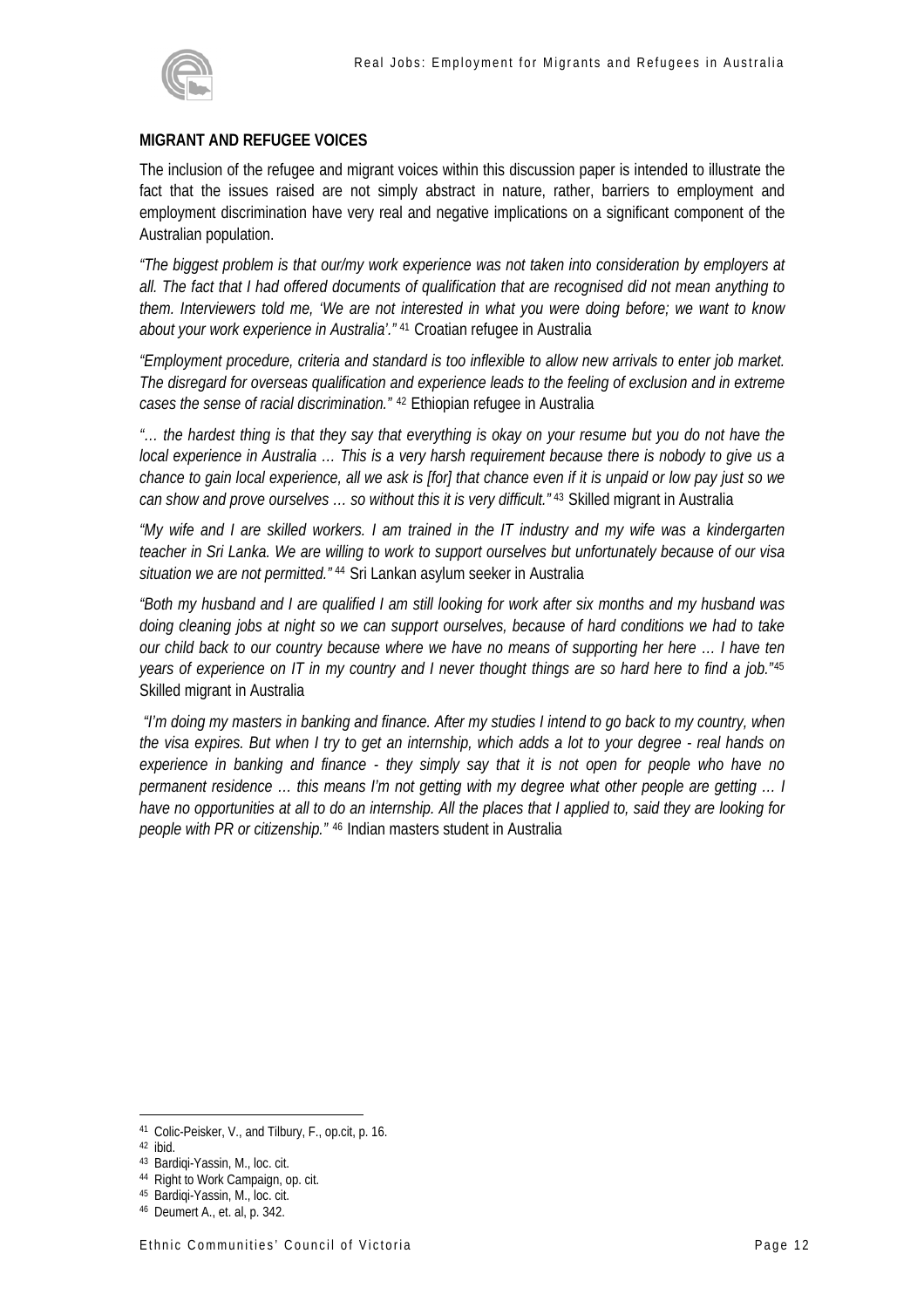

# **POLICY RECOMMENDATIONS FOR CONSIDERATION**

While the issues outlined in this discussion paper are by no means new issues, barriers to sustainable and meaningful employment for migrant and refugee communities continue to prevail. Given the overview of employment issues facing migrant and refugee communities in this discussion paper ECCV is interested to hear feedback on the below draft recommendations:

## **Federal Recommendations**

That as part of the Australian Social Inclusion Agenda, the Federal Government commit to the development of a *National Employment Participation Strategy for Migrant and Refugee Communities.* This strategy would compliment the Federal Labor Government's commitment to a national strategy for mental health in disability within the Australian Social Inclusion Agenda.

A National Employment Participation Strategy for Migrant and Refugee Communities should:

- (a) Target intensive assistance to job seekers with high levels of disadvantage from culturally and linguistically diverse backgrounds with particular emphasis on
	- New and Emerging Communities;
	- Women; and
	- Asylum Seekers;
- (b) Include provisions so that the Job Network providers are given incentives to cater to each of the above groups.
- (c) Appropriately fund migrant resource centres, ethno-specific organisations and other community organisations with the cultural expertise to deliver flexible employment, education and training programs that aim to secure meaningful employment within local contexts.
- (d) Facilitate and support the development of small business and community enterprise opportunities amongst migrant and refugee communities.
- (e) Include systematic and industry focused English language programs for migrants and refugees with higher levels of qualification and education to allow skilled persons to transition into their area of expertise.
- (f) Implement a national diversity strategy which highlights the multicultural nature of Australian society and the social, economic and political gains that diversity brings to the nation.

## **State Recommendations**

- 1. That the Victorian State Government implement a work experience program for migrant and refugee communities across all departments of the public service, facilitating local work experience, an understanding of Australian workplace culture and developing networks within the participants area of qualification.
- 2. That the Victorian Government commit funding for the Workplace Participation Partnerships Program beyond 2008, recognising the importance of the program in securing employment outcomes for migrant and refugee communities. [47](#page-13-0)
- 3. That the Victorian State Government conduct extensive skills awareness programs targeting employers and industries and encouraging them to employ staff from diverse backgrounds.

<span id="page-13-0"></span> $\overline{a}$  $^{47}$  ECCV continues to advocate for the extension of the WPP program beyond November 2008 when funding is due to cease.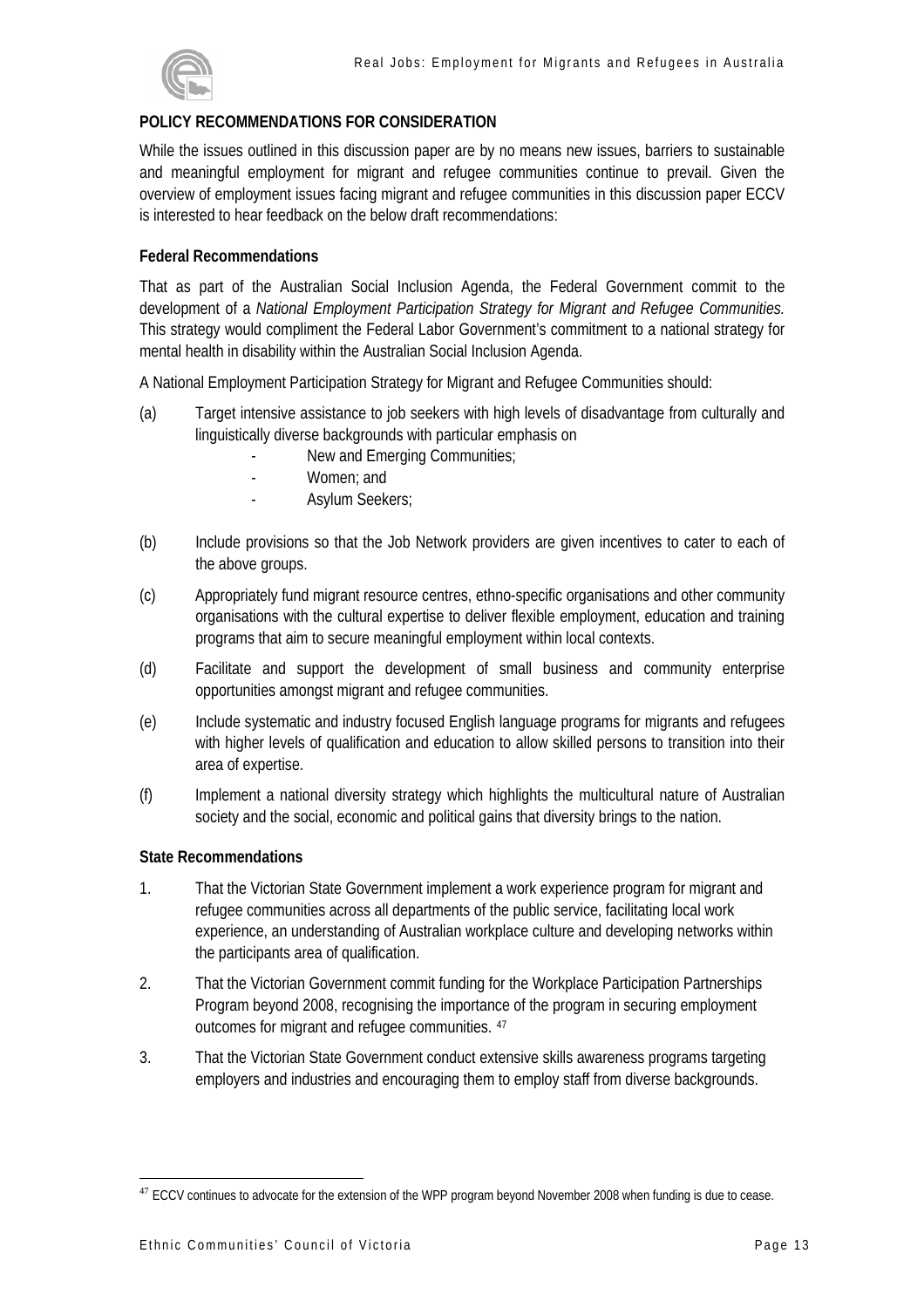

**Are there further recommendations that you would like to see reflected in ECCV policies and advocacy?**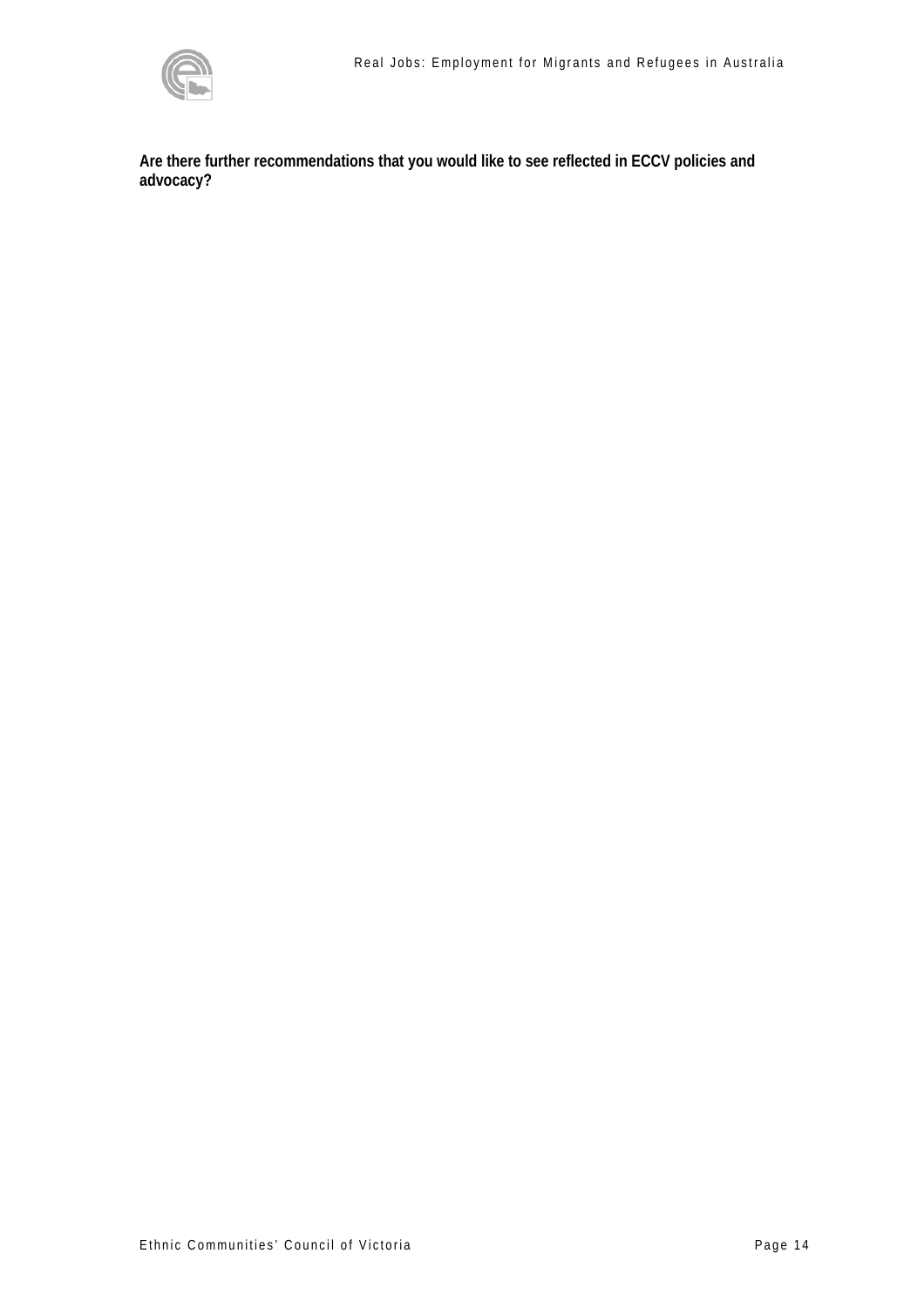

## **STAKEHOLDER QUESTIONS**

#### **Employment Discrimination**

- 1. Do you consider discrimination on the basis of race and religion a significant issue for migrant and refugee communities? Please explain.
- 2. How can Governments, business and community organisations address issues of employment discrimination and employer attitudes?
- 3. What are some strategies that might be effective in ensuring that Australian workplaces are safe, fair and culturally inclusive?
- 4. Are migrant and refugee communities suitably aware of anti-discrimination laws in Australia? Please explain.

#### **Barriers to Employment**

- 1. What do you consider the key barriers to employment for migrant and refugee communities?
- 2. What measures would help make overseas qualification recognition processes easier?
- 3. Are there ways that local work experience can be better facilitated for migrant and refugee communities?
- 4. How could mainstream employment services better respond to migrant and refugee communities?
- 5. How could English language training be strengthened and delivered in work environments?
- 6. How could issues of underemployment, unemployment and occupational downgrading be addressed?

**Feedback, comments and further recommendations are most welcome.** Please direct feedback to ECCV on 9349 4122 or email [eccv@eccv.org.au](mailto:eccv@eccv.org.au)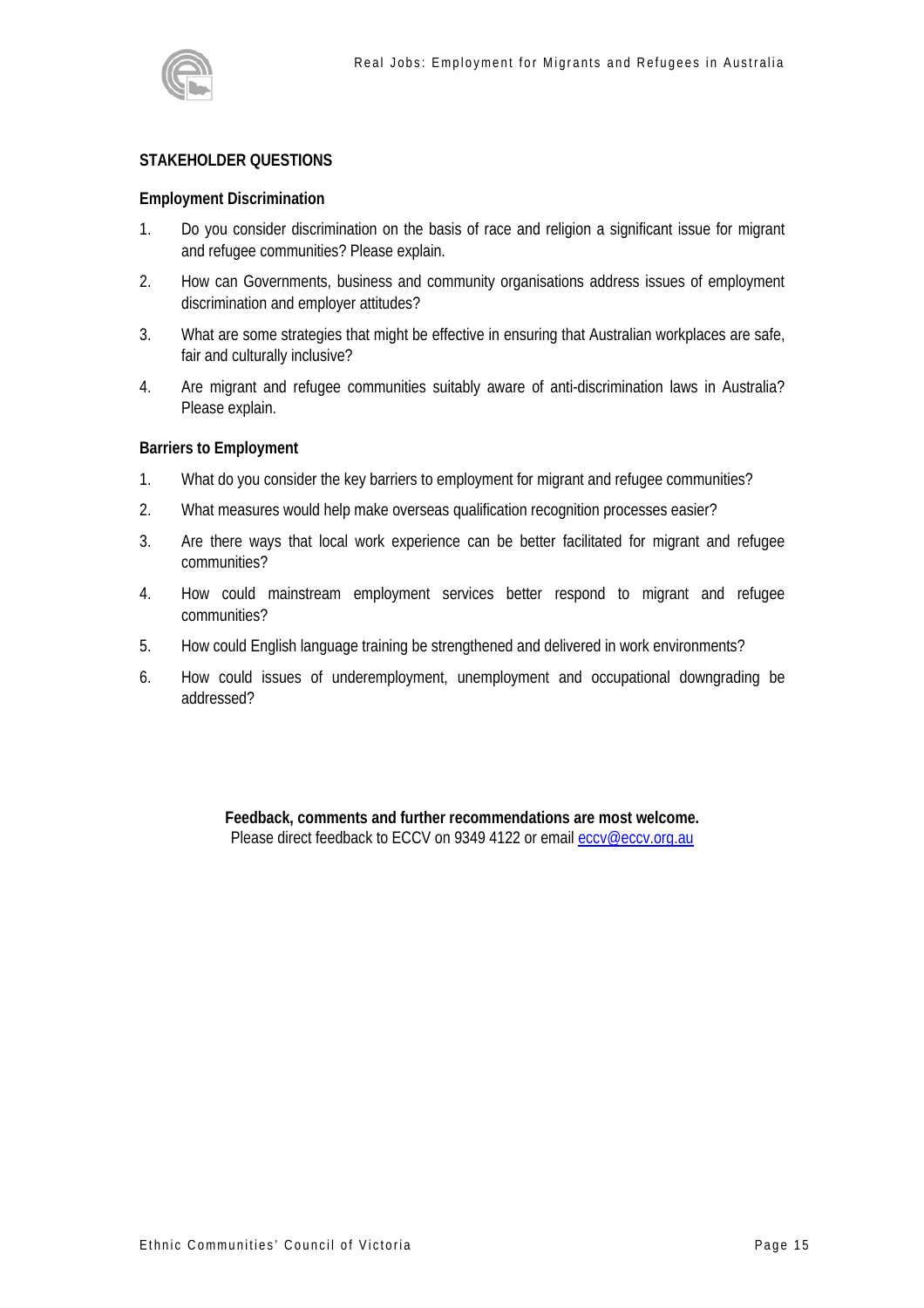

# **BIBLIOGRAPHY**

Adult Multicultural Education Services (AMES), *AMES Community Catering Enterprises,* 'Sorghum Sisters', retrieved 11 February 2008, <<http://www.ames.net.au/catering>.>

Australian Labor Party (ALP), *ALP National Platform and Constitution 2007*, retrieved 18 January 2008, [<http://www.alp.org.au/platform/chapter\\_13.php](http://www.alp.org.au/platform/chapter_13.php)>.

Australian Labor Party (ALP), *An Australian Social Inclusion Agenda,* Election 2007 Policy Document, 2007, retrieved 11 February 2008, [<http://www.alp.org.au/download/now/071122\\_social\\_inclusion.pdf](http://www.alp.org.au/download/now/071122_social_inclusion.pdf) >.

Bardiqi-Yassin, M., *Skilled Migrants: Negotiating the Industry Maze, Employment Qualifications and Challenges,* Victoria University, [unpublished], November 2007, pp. 1-34.

Brotherhood of St Laurence, *Given the Chance*, 2007, retrieved 15 January 2008, <http://www.bsl.org.au/main.asp?PageId=565&iMenuPageId=565>.

Colebatch, Tim, 'Migrant quota rises to tackle labour shortages', *The Age*, 18 February 2008, retrieved 18 February 2008, <http://www.theage.com.au/news/national/migrant-quota-rises-to-tackle-labourshortage/2008/02/17/1203190653115.html>.

Colic-Peisker V., and Tilbury, F., *Refugees and Employment: the effect of visible difference discrimination*, Centre for Social and Community Research, Murdoch University, 2007, retrieved 24 January 2008, <[http://www.cscr.murdoch.edu.au/refugees\\_and\\_employment.pdf](http://www.cscr.murdoch.edu.au/refugees_and_employment.pdf)>.

Croucher, Gwilyn*, A Chance to Contribute: Foregone Gains to the Australian Economy of Disallowing Asylum Seekers the Right to Work*, 2006, retrieved 17 January 2008, [<http://safetynotcharity.victas.uca.org.au/downloads/AChanceToContribute-Feb06.pdf>](http://safetynotcharity.victas.uca.org.au/downloads/AChanceToContribute-Feb06.pdf).

Deumert A., Marginson, S., Nyland, C., Ramia, G. and Sawir, E., "Global Migration and Social Protection Rights: The Social and Economic Security of Cross-Border Students in Australia", in *Global Social Policy,* SAGE publications, London, 2005, pp. 329-352.

Ethnic Communities' Council of Victoria, "*ECCV 2008-09 State Budget Submission: Maintaining a Multicultural Victoria,*" ECCV, 2007, retrieved 20 February 2008, [<http://eccv.org.au/doc/ECCV200809StateBudgetSubmissionfinal.pdf>](http://eccv.org.au/doc/ECCV200809StateBudgetSubmissionfinal.pdf).

Federation of Ethnic Communities' Councils of Australia (FECCA), *Empowerment and Inclusion Policy Statement 2007*, 2007, retrieved 16 January 2008, [<http://www.fecca.org.au/Policies/2007/policies\\_2007007.pdf](http://www.fecca.org.au/Policies/2007/policies_2007007.pdf)>.

Human Rights and Equal Opportunity Commission (HREOC), *Unlocking Doors Project: a report on dialogue between Muslim communities, HREOC and Police in NSW and Victoria,* 2007, retrieved 24 January 2008,

[<http://www.humanrights.gov.au/racial\\_discrimination/unlocking\\_doors/index.html](http://www.humanrights.gov.au/racial_discrimination/unlocking_doors/index.html)>.

 Kyle, L., Macdonald, F., Doughney, J. and Pyke, J., *Refugees in the labour market: Looking for costeffective models of assistance*, Brotherhood of St Laurence, September 2004, retrieved 15 January 2008, [<http://www.bsl.org.au/pdfs/refugees\\_in\\_labour\\_market.pdf](http://www.bsl.org.au/pdfs/refugees_in_labour_market.pdf)>.

McDonald, P., and Withers, G., *Population and Australia's Future Labour Force,* Policy Paper #7, The Academy of Social Sciences in Australia, Canberra, 2008.

Nicholson, Tony, *A New Australian Model of Social Inclusion and Employment Services*, Address to 'The Social and Economic Imperative: Tapping the Potential of Disadvantaged Australians', [Conference], Melbourne, 27 September 2007, retrieved 15 January 2008, [<http://www.bsl.org.au/pdfs/Nicholson\\_new\\_Austn\\_model\\_of\\_social\\_inclusion\\_&\\_employment\\_services](http://www.bsl.org.au/pdfs/Nicholson_new_Austn_model_of_social_inclusion_&_employment_services.pdf) [.pdf>](http://www.bsl.org.au/pdfs/Nicholson_new_Austn_model_of_social_inclusion_&_employment_services.pdf).